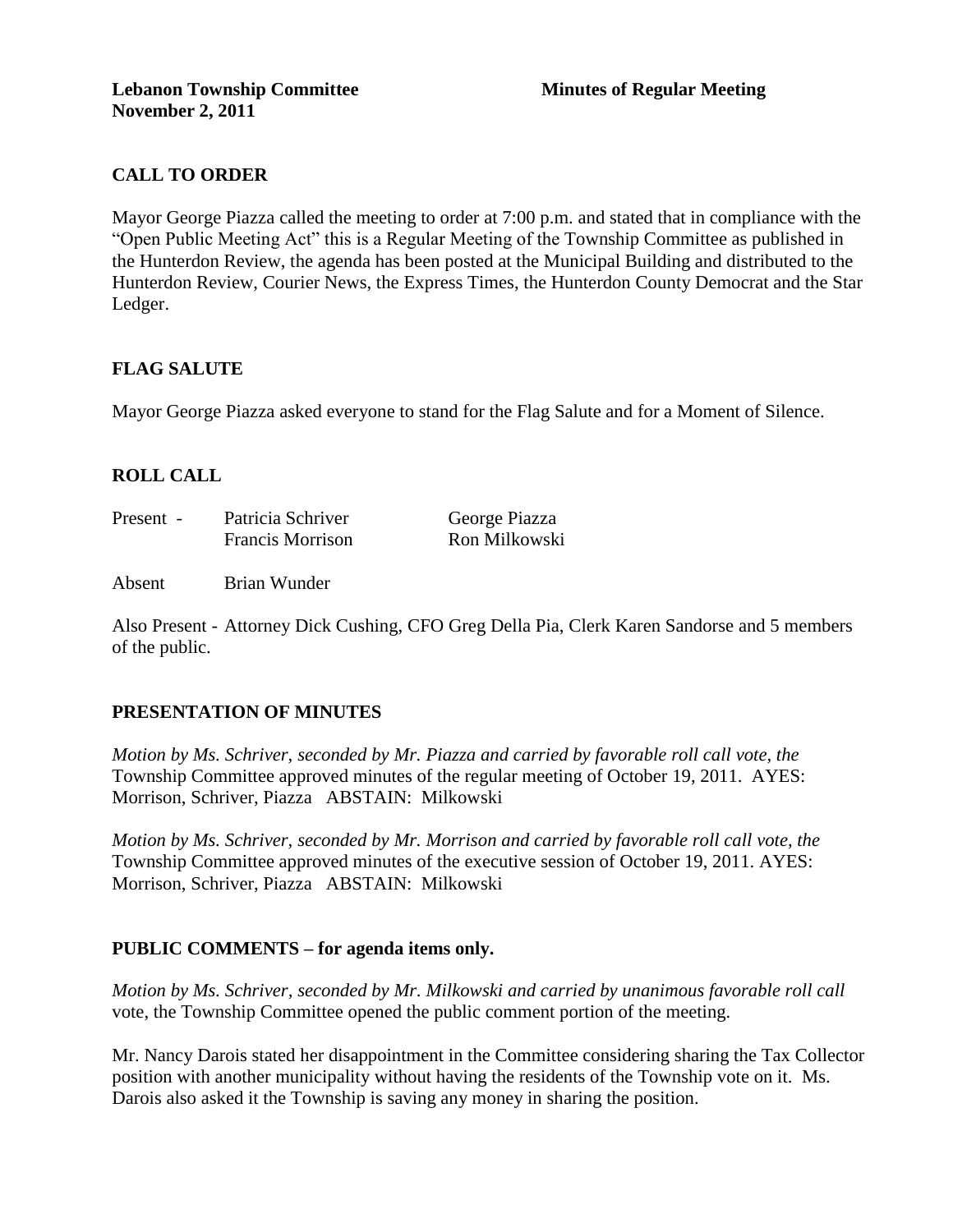LTCM 11/02/2011 Page 2 of 11

*Motion by Ms. Schriver, seconded by Mr. Milkowski and carried by unanimous favorable roll call*  vote, the Township Committee closed the public comment portion of the meeting.

## **RESOLUTIONS**

### **Resolution No. 80-2011 – Shared Municipal Tax Collector**

Mayor Piazza stated that shared services is nothing new to the Township. The Township has participated in shared services with Tewksbury and Califon for road work. We share services with Tewksbury for Construction Code and participate is a Joint Municipal Court. State aid is now being determined partially by shared services. The Township also participates in cooperative purchasing with a few different entities. Mayor Piazza stated that when a municipality approaches you and requests a shared Tax Collection position and it is a savings to both towns, it is something you have to do. The Township has been involved in shared services and will continue to do so. Mayor Piazza stated that other positions in the Township have and are being considered for shared services also. Mayor Piazza noted that if the Township Committee finds an entity to share services with and the township saves money, they will take part because it is their job to do so. The Township Committee feels that they are doing what is best and are forced to do it, all the way up to the Governor.

Attorney Cushing stated that there is pressure by the State, on municipalities, to try to share services. The Governor and the Legislature are pushing municipalities to be more efficient and to use resources more wisely.

*Motion by Ms. Schriver, seconded by Mr. Morrison and carried by unanimous favorable roll call*  vote, the Township Committee approved Resolution No. 80-2011.

# RESOLUTION NO. 80-2011 AUTHORIZING THE ESTABLISHMENT OF AN OFFICE OF SHARED MUNICIPAL TAX COLLECTOR BETWEEN THE TOWNSHIP OF TEWKSBURY AND TOWNSHIP OF LEBANON, COUNTY OF HUNTERDON, STATE OF NEW JERSEY PURSUANT TO N.J.S.A. 40A:65-1 et seq.

WHEREAS, the Township of Tewksbury (hereby referred to as "Tewksbury") and the Township of Lebanon (hereby referred to as "Lebanon"), in the County of Hunterdon, State of New Jersey, are desirous of achieving cost savings and efficiencies by having Tewksbury be the lead agency for the establishment of an office of Shared Municipal Tax Collector; and

WHEREAS, Section 40A:65-1, et seq., allows for two (2) or more municipalities to enter into an Interlocal Services Agreement ("Agreement") for the establishment of the office of a Shared Tax Collector ; and

WHEREAS, Lebanon is committed to participating in shared services agreements whenever the benefits of such an agreement provides cost effective and efficient service so that the cost of government is reduced to the greatest extent possible;

WHEREAS, Lebanon has a documented history of providing cost effective service through shared services to other municipalities, including Tewksbury; and

WHEREAS, Lebanon currently participates in a shared services agreement with Tewksbury for the Building Code Official and also shares the use of equipment with Tewksbury for road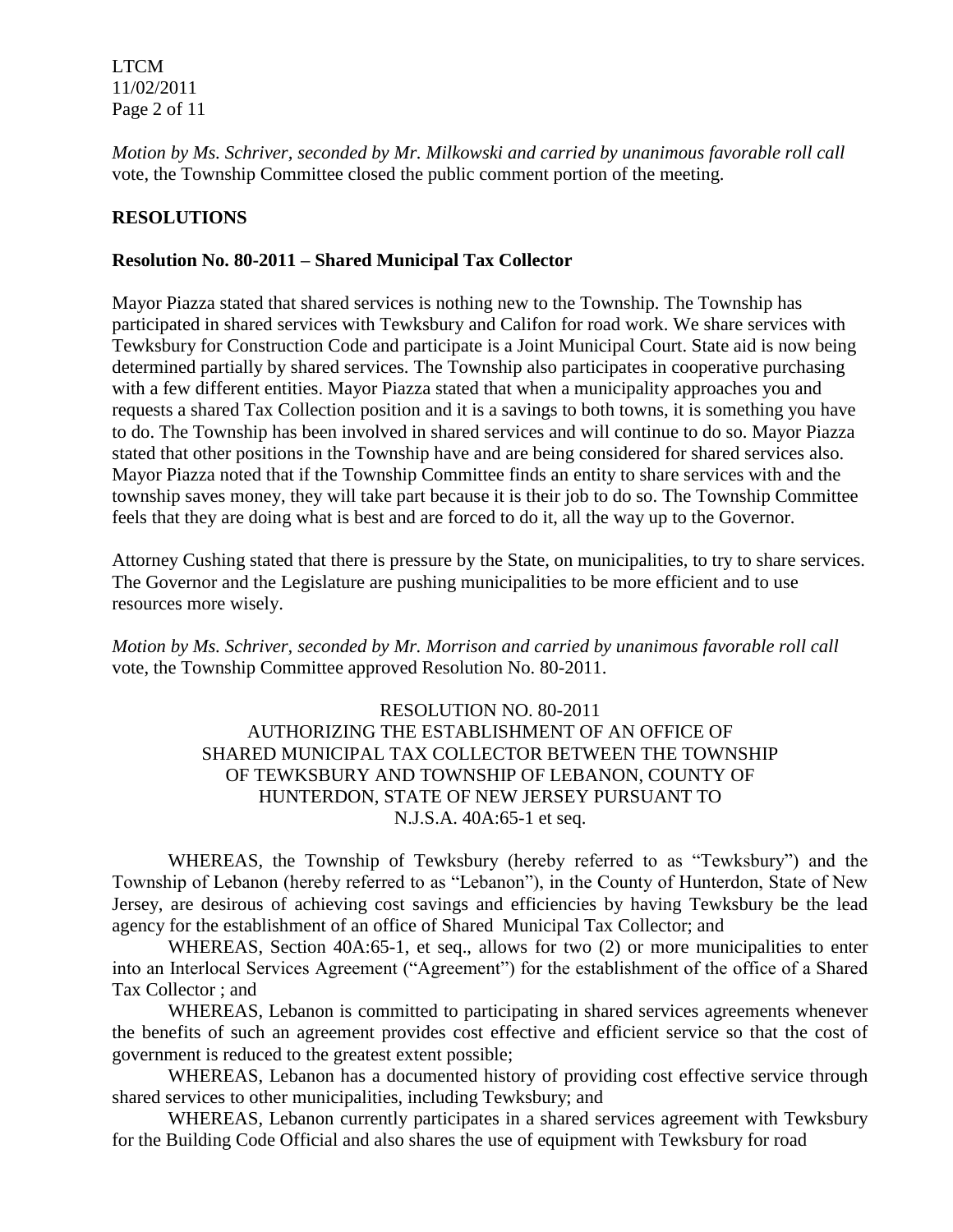LTCM 11/02/2011 Page 3 of 11

maintenance. In addition Lebanon participates in a shared purchasing service as part of the Morris County Cooperative purchasing agency and judicial service as part of the North Hundred and Municipal Court;

WHEREAS, the State of New Jersey has strongly encouraged municipalities to participate in shared services agreements. In adopting 40A:65-1, et seq., the Legislature made the following finding regarding the benefit of shared services: "The problem of high property taxes paid by New Jersey's residents is not easily solved, but can be ameliorated through changes to the laws designed to encourage government efficiency through shared services, regionalization and consolidation.

WHEREAS, To further this goal, in part, the State of New Jersey has required municipalities to participate in a Best Practices Inventory as part of the application by municipalities for discretionary State aid. On July 18, 2011, the Department of Community Affairs, Division of Local Government Service issued Local Finance Notice, LFN 2011-18R, regarding the 2012 Best Practices Inventory Questionnaire ("Questionnaire") municipalities are required to complete in order to receive discretionary aid. Discretionary aid granted by the State of New Jersey to a municipality reduces the tax burden upon municipal tax payers. The Questionnaire to be completed by municipalities asks a series of questions about municipal operations and the steps being taken by municipalities to reduce the cost of government operations. The second question on the list is: "Did your municipality evaluate and/or enter into at least one new shared service or cooperative agreement in 2010, outside of joining cooperative purchasing system?" The criteria established by the State for withholding aid is predicated on the number of yes answers that are provided to the Questionnaire. Accordingly, participating in shared services agreements is encouraged by the State and helps municipalities secure State aid.

WHEREAS, the Chief Financial Officer of Lebanon has calculated the saving from participating in a shared service with Tewksbury for Tax Collector. He has concluded the yearly savings for Lebanon taxpayers will be approximately \$15,358.00 per year.

WHEREAS, the Mayor and Council of Lebanon have concluded a shared tax collector with Tewksbury will provide the municipality a significant yearly savings and that the services can be efficiently provided to its taxpayers.

WHEREAS, Tewksbury and Lebanon have agreed upon a form of Agreement, attached hereto as Schedule A, for the creation of the office of Shared Municipal Tax Collector, which Agreement is open to public inspection at the offices of both municipalities.

NOW, THEREFORE, BE IT RESOLVED, that the Mayor and Committee of the Township of Lebanon hereby authorizes the creation of the office of Shared Municipal Tax Collector, which office shall be held by the Tax Collector agreed upon by Tewksbury and Lebanon for a term of four years, they authorize the Township to enter into an Agreement in the form attached hereto setting forth the administrative and financial responsibilities of each municipality for this shared service; and

BE IT FURTHER RESOLVED, that the Mayor, Clerk, Chief Financial Officer, and any other proper official of the Township, be and each of them is hereby authorized to execute and deliver any and all documents and instruments and to do and cause to be done any and all acts and things necessary and proper for carrying out the transactions contemplated by this resolution.

BE IT FURTHER RESOLVED, the Shared Service Agreement for Shared Municipal Tax Collector shall become effective December 1, 2011, providing a Resolution authorizing the Shared Municipal Tax Collector is adopted by Tewksbury Township and both parties execute the Agreement attached as Exhibit A by that date.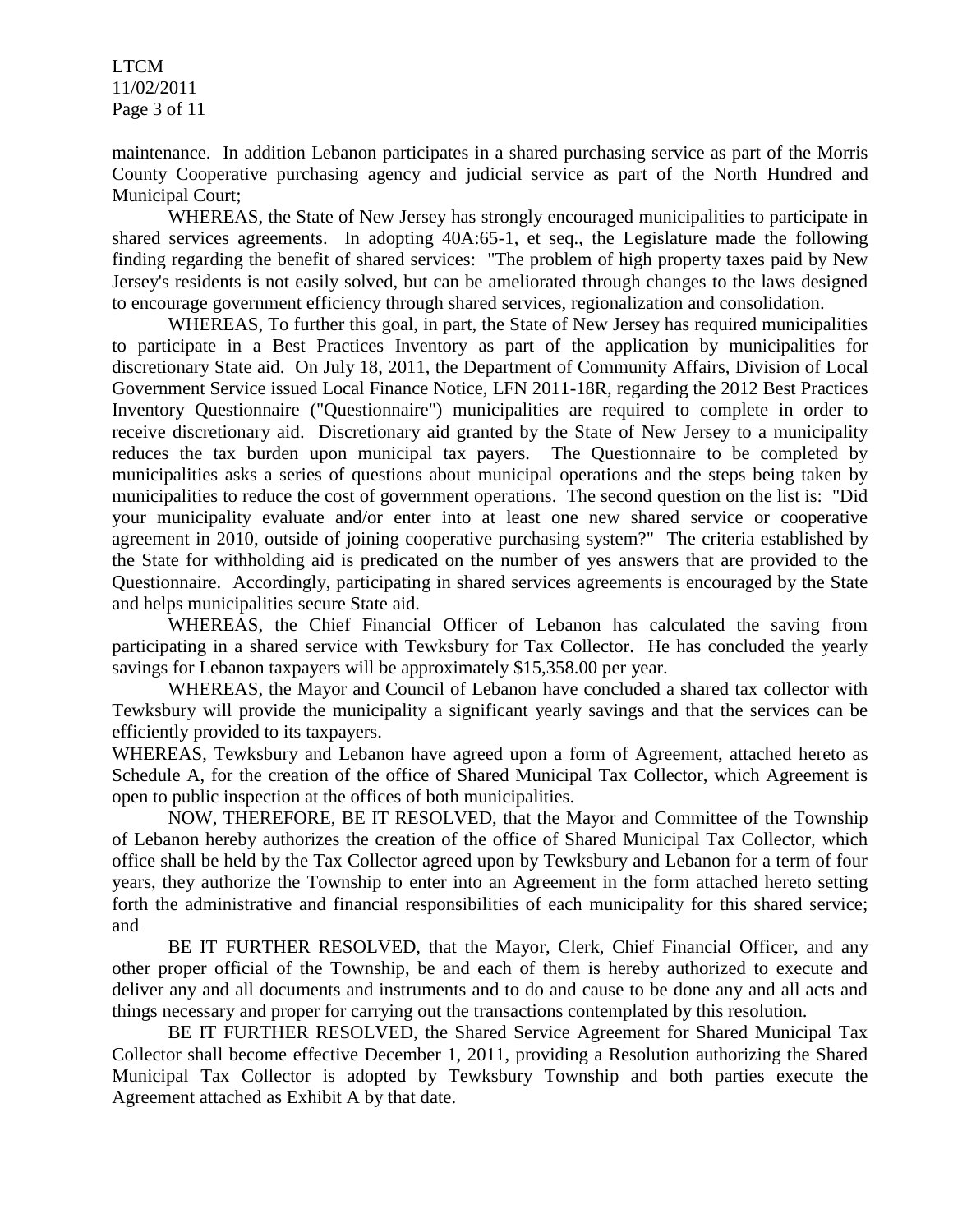LTCM 11/02/2011 Page 4 of 11

## **ORDINANCES**

### **Public Hearing**

### **Ordinance No. 2011-10 –DPW Garage Bond Ordinance**

*Motion by Ms. Schriver, seconded by Mr. Milkowski and carried by unanimous favorable roll call*  vote*,* the public hearing for Ordnance No. 2011-10 was opened.

There were no comments from the public.

*Motion by Ms. Schriver, seconded by Mr. Milkowski and carried by unanimous favorable roll call*  vote, the public hearing for Ordinance No. 2011-10 was closed.

*Motion by Ms. Schriver, seconded by Mr. Milkowski and carried by unanimous favorable roll call*  vote, the Township Committee adopted Ordinance No. 2011-10 as written below.

> TOWNSHIP OF LEBANON COUNTY OF HUNTERDON STATE OF NEW JERSEY ORDINANCE NO. 2011-10

BOND ORDINANCE TO APPROPRIATE AN ADDITIONAL SUM OF \$600,000 FOR THE CONSTRUCTION OF A NEW DPW GARAGE IN, BY AND FOR THE TOWNSHIP OF LEBANON, IN THE COUNTY OF HUNTERDON, NEW JERSEY, TO MAKE A DOWN PAYMENT, TO AUTHORIZE THE ISSUANCE OF BONDS TO FINANCE SUCH ADDITIONAL APPROPRIATION AND TO PROVIDE FOR THE ISSUANCE OF BOND ANTICIPATION NOTES IN ANTICIPATION OF THE ISSUANCE OF SUCH BONDS.

---------------------------------

WHEREAS, the Township Committee of the Township of Lebanon has heretofore authorized the construction of a new Department of Public Works ("DPW") Garage at the existing DPW site on Anthony Road, and appropriated the aggregate sum of \$2,100,000 therefor pursuant to ordinance nos. 2009-07 and 2011-07 adopted by the Township Committee of said Township on October 7, 2009 and August 3, 2011, respectively; and

WHEREAS, the Township Committee now finds and determines that the additional sum of \$600,000 is required for such improvement, NOW, THEREFORE,

BE IT ORDAINED by the Township Committee of the Township of Lebanon, in the County of Hunterdon, New Jersey (the "Township"), as follows:

Section 1. The additional sum of \$600,000 is hereby appropriated to the payment of the cost of the improvement authorized by ordinance nos. 2009-07 and 2011-07 adopted by the Township Committee of the Township on October 7, 2009 and August 3, 2011, respectively (collectively, the "Prior Ordinances"). Said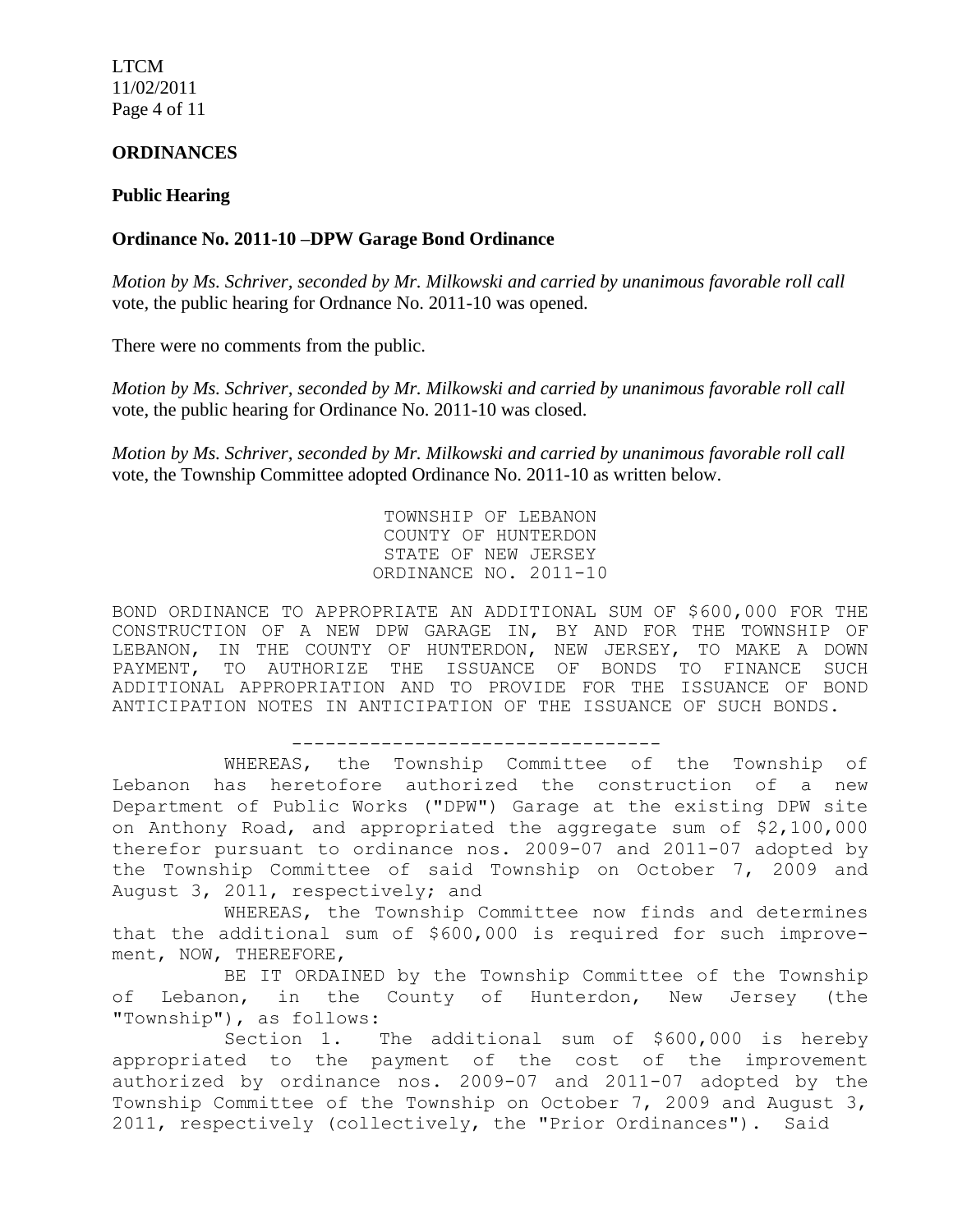LTCM 11/02/2011 Page 5 of 11

additional appropriation shall be met from the bonds authorized and the down payment appropriated by this ordinance. Said improvement has been and shall be made as a general improvement and no part of the cost thereof has been nor shall be assessed against property specially benefited.

Section 2. It is hereby determined and stated that (1) the making of such improvement (hereinafter referred to as "purpose") is not a current expense of said Township, and (2) it is necessary to finance said purpose by the issuance of obligations of said Township pursuant to the Local Bond Law (Chapter 2 of Title 40A of the New Jersey Statutes Annotated, as amended; the "Local Bond Law"), and (3) the estimated cost of said purpose is \$2,700,000, including the sum of \$2,100,000 appropriated by the Prior Ordinances and the \$600,000 appropriated by this ordinance, and (4) \$134,770 of said sum is to be provided by the down payment, including the \$104,770 appropriated by the Prior Ordinances and the \$30,000 hereinafter appropriated to finance said purpose, and (5) the estimated maximum amount of bonds or notes necessary to be issued for said purpose is \$2,565,230, including the \$1,995,230 authorized by the Prior Ordinances and the \$570,000 hereinafter authorized, and (6) the cost of such purpose, as hereinbefore stated, does not include any amount to finance the cost of such purpose, including architect's fees, accounting, engineering and inspection costs, legal expenses and other expenses, including interest on such obligations to the extent permitted by Section 20 of the Local Bond Law.

Section 3. It is hereby determined and stated that moneys exceeding \$30,000, appropriated for down payments on capital improvements or for the capital improvement fund in budgets heretofore adopted for said Township, are now available to finance said purpose. The sum of \$30,000 is hereby appropriated from such moneys to the payment of the cost of said purpose.

Section 4. To finance said purpose, bonds of said Township of an aggregate principal amount not exceeding \$570,000 are hereby authorized to be issued pursuant to the Local Bond Law. Said bonds shall bear interest at a rate per annum as may be hereafter determined within the limitations prescribed by law. All matters with respect to said bonds not determined by this ordinance shall be determined by resolutions to be hereafter adopted.

Section 5. To finance said purpose, bond anticipation notes of said Township of an aggregate principal amount not exceeding \$570,000 are hereby authorized to be issued pursuant to the Local Bond Law in anticipation of the issuance of said bonds. In the event that bonds are issued pursuant to this ordinance, the aggregate amount of notes hereby authorized to be issued shall be reduced by an amount equal to the principal amount of the bonds so issued. If the aggregate amount of outstanding bonds and notes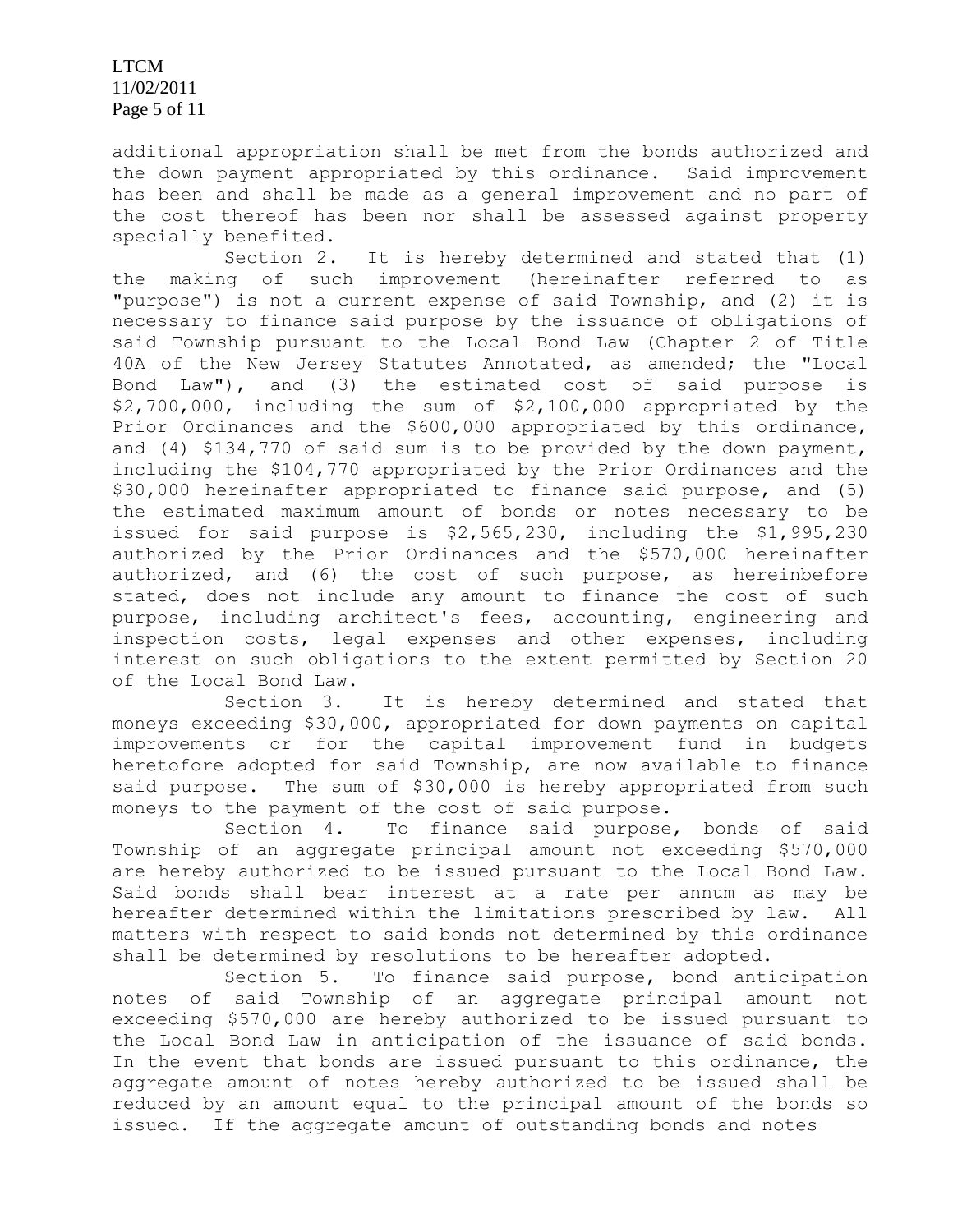LTCM 11/02/2011 Page 6 of 11

issued pursuant to this ordinance shall at any time exceed the sum first mentioned in this section, the moneys raised by the issuance of said bonds shall, to not less than the amount of such excess, be applied to the payment of such notes then outstanding.

Section 6. Each bond anticipation note issued pursuant to this ordinance shall be dated on or about the date of its issuance and shall be payable not more than one year from its date, shall bear interest at a rate per annum as may be hereafter determined within the limitations prescribed by law and may be renewed from time to time pursuant to and within limitations prescribed by the Local Bond Law. Each of said notes shall be signed by the Mayor and by a financial officer and shall be under the seal of said Township and attested by the Township Clerk or Deputy Township Clerk. Said officers are hereby authorized to execute said notes in such form as they may adopt in conformity with law. The power to determine any matters with respect to said notes not determined by this ordinance and also the power to sell said notes, is hereby delegated to the Chief Financial Officer who is hereby authorized to sell said notes either at one time or from time to time in the manner provided by law.

Section 7. It is hereby determined and declared that the period of usefulness of said purpose, according to its reasonable life, is a period of thirty years computed from the date of said bonds.

Section 8. It is hereby determined and stated that the Supplemental Debt Statement required by the Local Bond Law has been duly made and filed in the office of the Township Clerk of said Township, and that such statement so filed shows that the gross debt of said Township, as defined in Section 43 of the Local Bond Law, is increased by this ordinance by \$570,000 and that the issuance of the bonds and notes authorized by this ordinance will be within all debt limitations prescribed by the Local Bond Law.

Section 9. Any funds received from private parties, the County of Hunterdon, the State of New Jersey or any of their agencies or any funds received from the United States of America or any of its agencies in aid of such purpose, shall be applied to the payment of the cost of such purpose, or, if bond anticipation notes have been issued, to the payment of the bond anticipation notes, and the amount of bonds authorized for such purpose shall be reduced accordingly.

Section 10. The Township intends to issue the bonds or notes to finance the cost of the improvement authorized by the Prior Ordinances and described herein. If the Township incurs such costs prior to the issuance of the bonds or notes, the Township hereby states its reasonable expectation to reimburse itself for such expenditures with the proceeds of such bonds or notes in the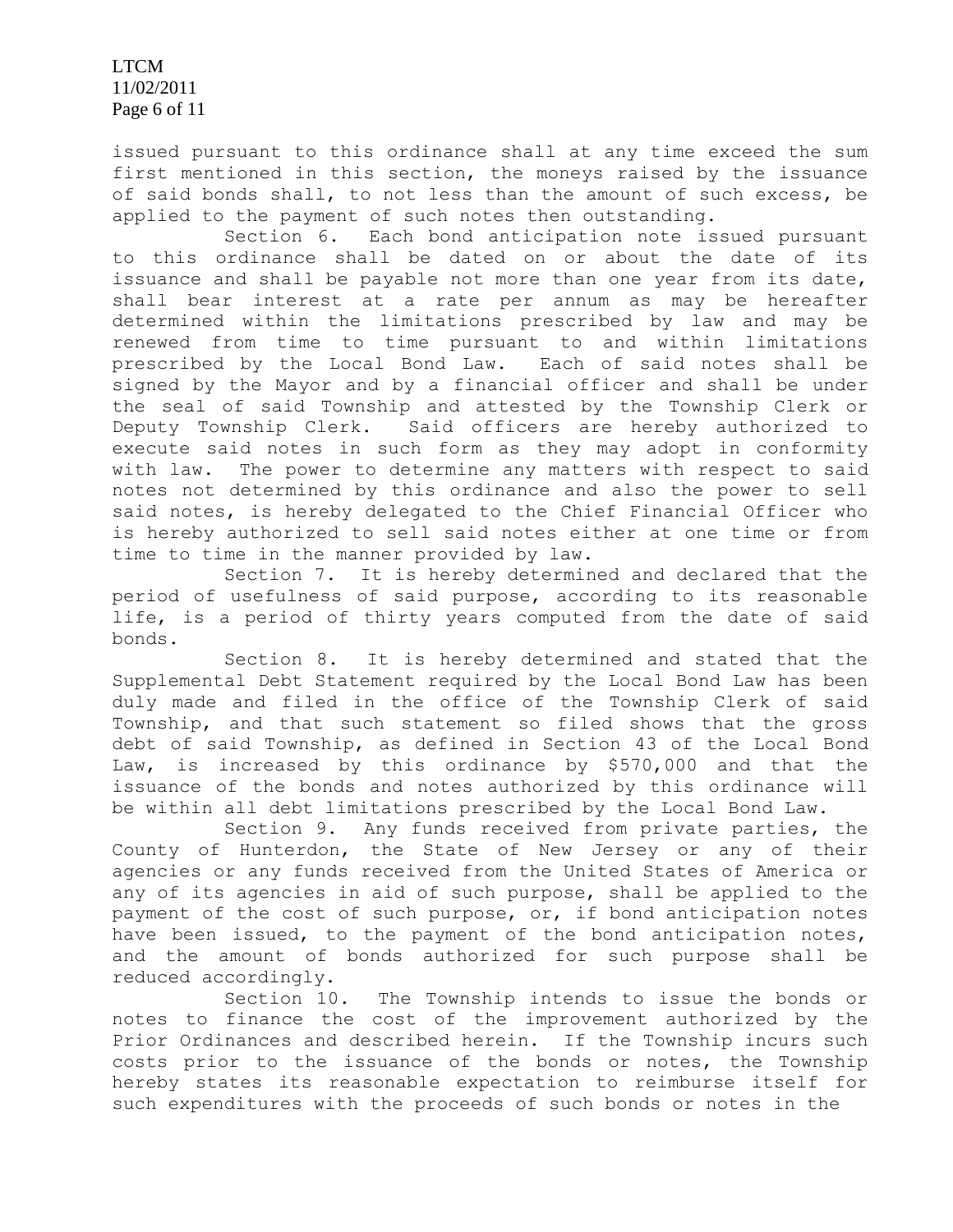LTCM 11/02/2011 Page 7 of 11

maximum principal amount of bonds or notes authorized by this bond ordinance.

Section 11. The full faith and credit of the Township are hereby pledged to the punctual payment of the principal of and the interest on the obligations authorized by this ordinance. Said obligations shall be direct, unlimited and general obligations of the Township, and the Township shall levy ad valorem taxes upon all the taxable real property within the Township for the payment of the principal of and interest on such bonds and notes, without limitation as to rate or amount.

Section 12. The capital budget is hereby amended to conform with the provisions of this ordinance to the extent of any inconsistency therewith and the resolutions promulgated by the Local Finance Board showing full detail of the amended capital budget and capital program as approved by the Director, Division of Local Government Services, is on file with the Township Clerk and is available for public inspection.

Section 13. This ordinance shall take effect twenty days after the first publication thereof after final passage.

### **OLD BUSINESS**

### **DPW Manager- Request to Purchase Two Dump Trucks**

The DPW Manager, Warren Gabriel, is requesting permission to obtain bids for the purchase of two dump trucks. The new trucks will be replacing two Ford F-800 dump trucks. Mr. Gabriel has certified with the CFO, Mr. Della Pia, that funds are available in the 2010 and the 2011 Capital budget to cover the purchase. The total cost of this purchase will be approximately \$275,000.00.

Mr. Milkowski stated that he had requested that Mr. Gabriel put a plan in place to prevent the DPW employees from being on the road for too many hours during a snowstorm. Mr. Milkowski stated that Mr. Gabriel has been working on the Plan and he is satisfied with that.

*Motion by Ms. Schriver, seconded by Mr. Milkowski and carried by unanimous favorable roll call*  vote, the Township Committee authorized Mr. Gabriel to seek bids for two new dump trucks.

#### **Township Engineer Steve Risse Correspondence – Drainage, 141 Mountain Top Road**

The Township Committee had received a complaint from Mr. and Mrs. Previti of 141 Mountain Top Road relative to storm water runoff. The DPW has already made modifications to correct the problem, however, the Mr. and Mrs. Previti do not feel that it is adequate. The Township Committee asked the Engineer, Steve Risse, to look into the matter. Ms. Schriver stated that Mr. Risse sent correspondence to the Township Committee stating that the modifications are adequate however, a neighbor had put sandbags in front of their property which directed excess water to 141 Mountain Top Road.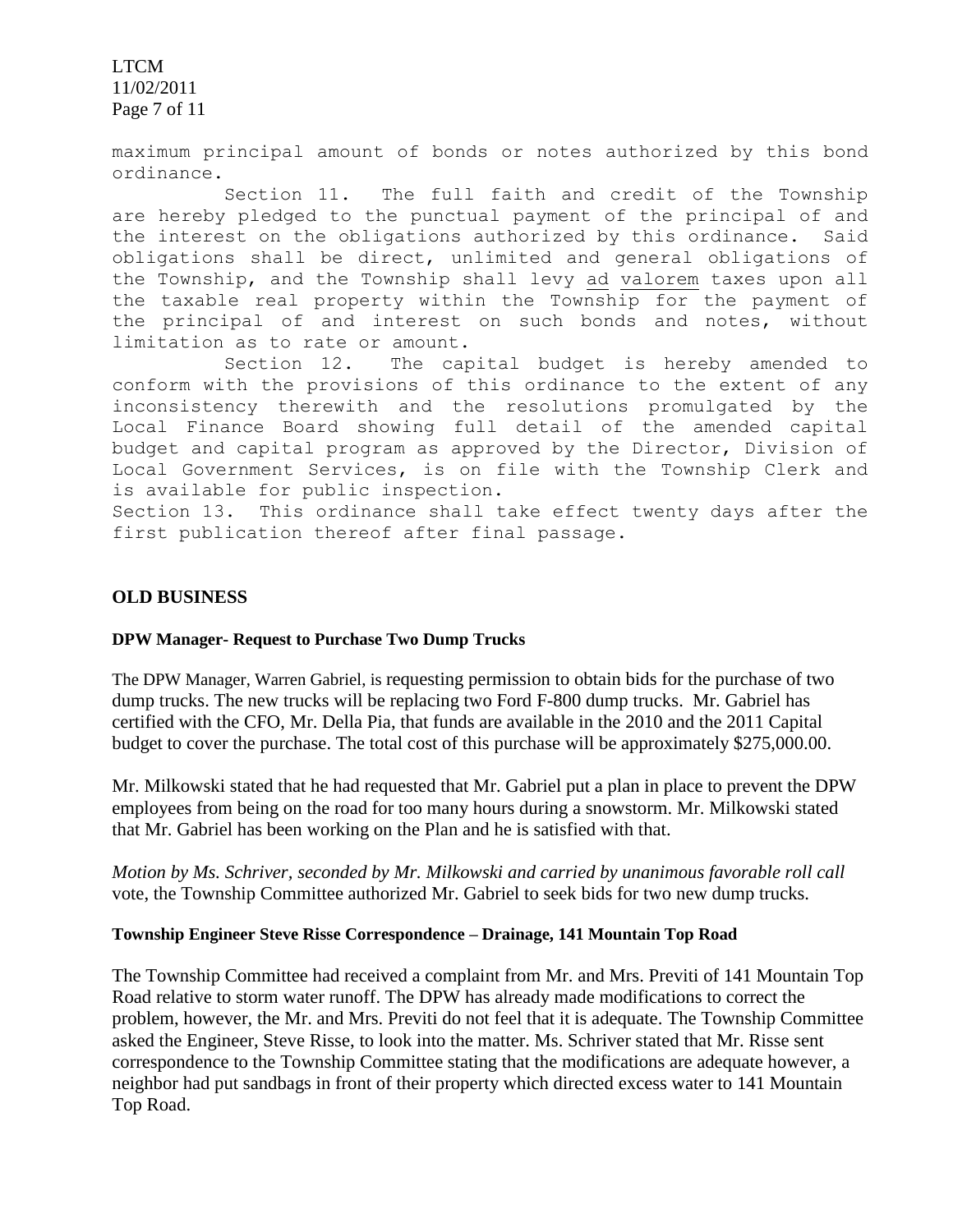LTCM 11/02/2011 Page 8 of 11

Mr. Gabriel stated that he and Mr. Risse met with Mr. Previti at his home. Mr. Previti informed Mr. Risse and Mr. Gabriel that during Hurricane Irene and Tropical Storm Lee the basin worked perfect. The sandbags placed at the neighbor's property sent the water down Mountain Top Road. The basin above the Previti's became blocked due to the overload of water and then the new basin below the Previti's home became blocked. Mr. Gabriel stated that the DPW will be replacing the top basin with a basin with a curb back. The water will have no other choice but to go into that basin. This will hopefully correct the problem.

## **Rescue Squad Matter**

Ms. Schriver stated that the Township Committee has been discussing the Rescue Squad matter since the start of the year. The Township is now having a problem with the Squad building in regards to the Bankruptcy Trustee. Ms. Schriver stated that she feels that the residents need to be made aware of the situation.

Attorney Cushing provided an overview of the Squad matter and the attempts that have been made to acquire the Squad building. After many discussions between the Township, the Trustee and the Trustees Attorney and efforts to convey the building back to the Township. The Trustee has now determined that since legally they cannot figure out a way to convey the complete Deed to the Township they are going to abandon the property. Attorney Cushing stated that the impact is unclear since the Rescue Squad does not seem to be a functioning organization. The easiest solution would be for the Squad members to simply convey any Right, Title or Interest they have so that the matter can proceed. This would save the taxpayers money.

Ms. Schriver stated that the Food Pantry is continuing to use the building. They are paying for the electric service which is most likely a burden for them. Ms. Schriver stated that she feels that the building belongs to the residents. The Squad members provided a service through efforts and donations from the residents. Many of the residents, Ms. Schriver included, have participated in catered events, by cooking, washing dishes and cleaning, to raise funds to support the Squad for the services they provided and for the upkeep of the building. Ms. Schriver stated she would be angry as a resident if her money had gone toward the building and the building has since been trashed. Much of the equipment, furniture and dishes have been taken out and sold. The building has not been kept up and has not been for years. Ms. Schriver stated that she feels that the Committee should ask two Officers from the Squad to come to the Township meeting and ask them if they would turn the building over to the Township so no additional taxpayers money is spent. Ms. Schriver stated that the Township now has residents who are providing EMS for the Township and are doing a very good job. There are new members who have joined also. Ms. Schriver stated that they are providing a great service however, they are handicapped because they do not have the building that they need to work out of or to store the vehicles in. Ms. Schriver feels that the Squad Officers need to be informed as to what the Township is up against.

Mayor Piazza stated that the Attorney who drew up the Deed and the Reverter Clause intentions were that if there were a problem internally with the Squad and it disbanded the building would revert back to the Township residents. The interpretation of the language is the problem.

Attorney Cushing stated that the Trustee's attorney advised him today that they will be filing the abandonment with the Bankruptcy Court. Until that has been done, it is still under the Bankruptcy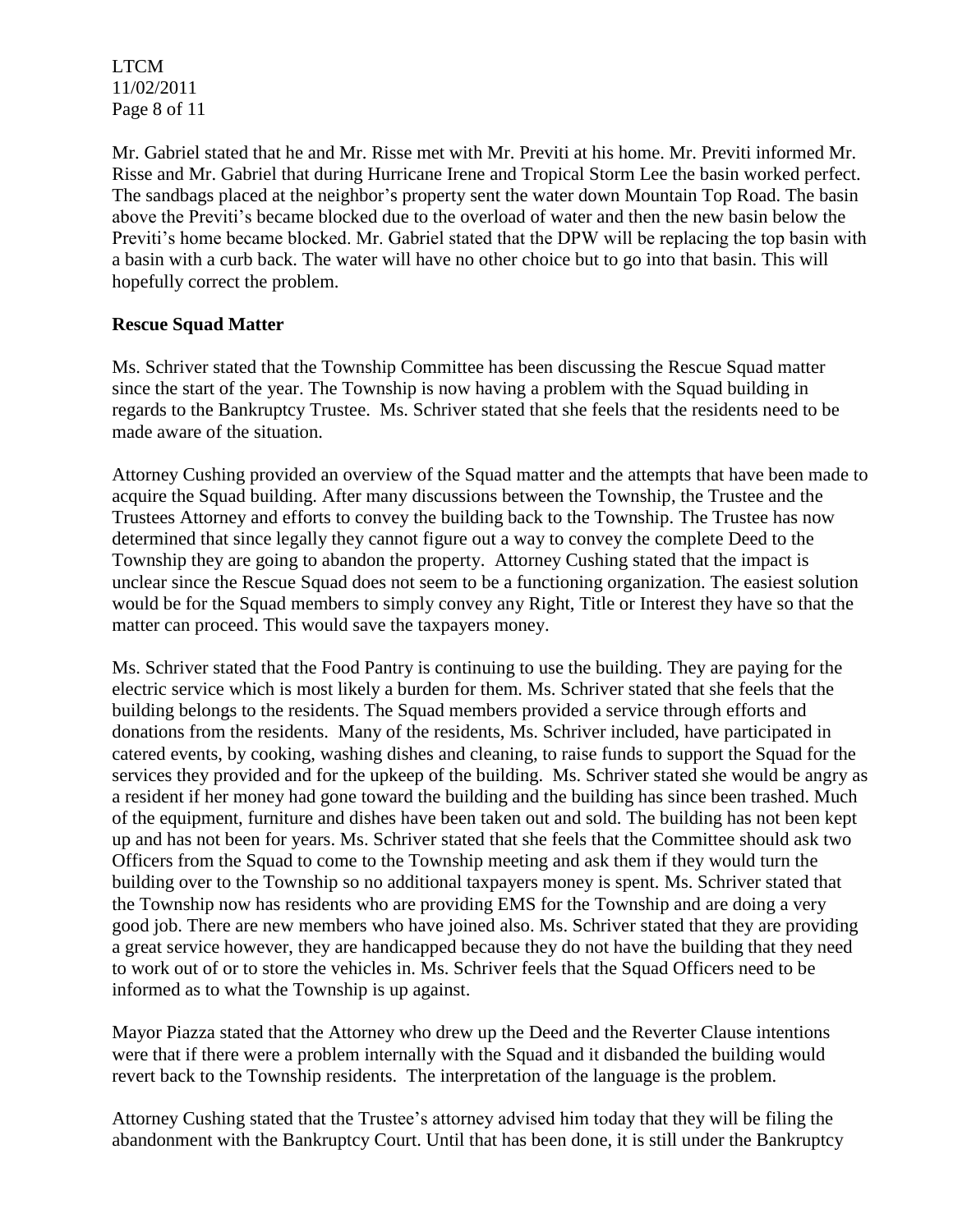LTCM 11/02/2011 Page 9 of 11

Court. Attorney Cushing stated that there are issues which relate to the maintenance of the building, oil, heat, and other important factors that need to be considered and maintained. The building needs to be kept in good shape.

Ms. Schriver stated that this has been very difficult on her and she feels that the building belongs to the community and it needs to go back to the community. There are residents who are ready to raise money and work to bring it back to proper condition.

## **Chambers Architect Contract**

Mr. Milkowski stated that he was not present at the last meeting. He questioned the contents of Chambers Architect contracts, which were approved at that meeting. Mr. Milkowski requested the he be able to speak to Keith Chambers for clarification. The Committee agreed.

## **NEW BUSINESS**

### **DPW Manager – Request to Purchase Hydraulic System**

The DPW Manager, Warren Gabriel is requesting permission to add a Hydraulic System to our 2010 Ford Mason Dump. This year the DPW will be short one dump truck because of a blown motor. In adding the Hydraulic System to the Mason Dump, Mr. Gabriel will be able to put an existing salt spreader on it to help fill in the gaps of a missing truck.

 The Hydraulic System will be purchased through the Morris County Coop. The cost for the Hydraulic System is \$7,000.00. Mr. Gabriel has certified with the CFO that there are funds in the DPW's operating budget for the purchase.

*Motion by Mr. Milkowski, seconded by Ms. Schriver and carried by unanimous favorable roll call*  vote, the Township Committee approved the DPW Manager's request to purchase a Hydraulic System through the Morris County Coop at a cost of \$7,000.00.

### **Approve Raffle and Bingo Licenses – PTSO Voorhees High School Inc**.

*Motion by Ms. Schriver, seconded by Mr. Morrison and carried by unanimous favorable roll call*  vote, the Township Committee approved a Raffle and Bingo License for PTSO Voorhees High School Inc. in support of Project Graduation.

### **New Committee Member**

Mr. Milkowski asked Attorney Cushing if it would be acceptable to include the Committeeman-Elect in the closed meetings for the remainder of the year. Attorney Cushing stated that it would be suitable once the General Election has passed.

# **PRESENTATION OF VOUCHERS**

Committee Members provided a description of vouchers exceeding \$1000.00.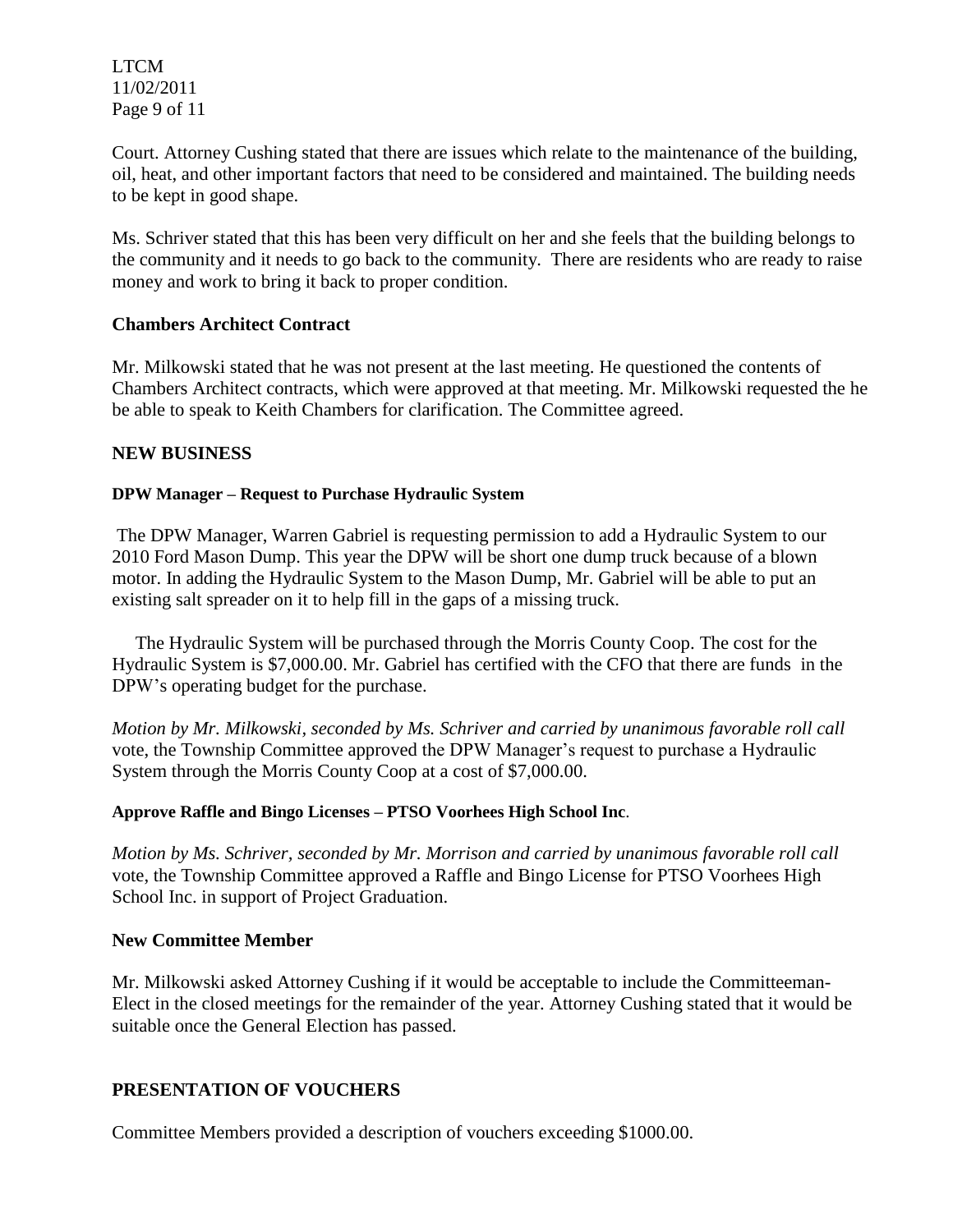LTCM 11/02/2011 Page 10 of 11

*Motion by Ms. Schriver, seconded by Mr. Milkowski and carried by unanimous favorable roll call*  vote, the Township Committee approved the November 2, 2011 bill list in the amount \$3,348,277.62.

# **CORRESPONDENCE**

2012 Municipal Court Budget – Comments to Committeeman Wunder by 11/9/11 Thomas Borden – Highlands Council – Plan Conformance

# **PUBLIC COMMENTS**

*Motion by Ms. Schriver, seconded by Mayor Piazza and carried by unanimous favorable roll call*  vote, the Township Committee opened the Public Comment portion of the meeting.

Mr. Bob Hayes, a Glen Gardner resident, was present at the meeting to discuss concerns he has with the conditions of the property at 2053 Route 31 in the Township. The residents at the location hold steady yard sales. There are large items on the property and the property is an eyesore. The Clerk notified the Committee that the Zoning Officer had sent a letter to the residents of 2053 Rt. 31 informing them of the violations associated with the property.

*Motion by Ms. Schriver, seconded by Mr. Morrison and carried by unanimous favorable roll call*  vote, the Township Committee opened the Public Comment portion of the meeting.

# **EXECUTIVE SESSION**

*Motion by Ms. Schriver, seconded by Mayor Piazza and carried by unanimous favorable roll call*  vote, the Township Committee approved Resolution No.81-2011 and convened in executive session at 8:15 p.m. It is not anticipated that action will be taken at the close of the meeting.

# **TOWNSHIP OF LEBANON RESOLUTION NO. 81-2011**

BE IT RESOLVED by the Mayor and Township Committee of the Township of Lebanon, that in compliance with N.J.S.A. 10:4-12, this meeting will be closed to the Public to discuss the following matters:

> Potential Litigation Tilcon Litigation First Aid Squad Personnel – Potential Litigation Contact Negotiations

The Township Committee reconvened the Regular Committee meeting at 8:56 p.m.